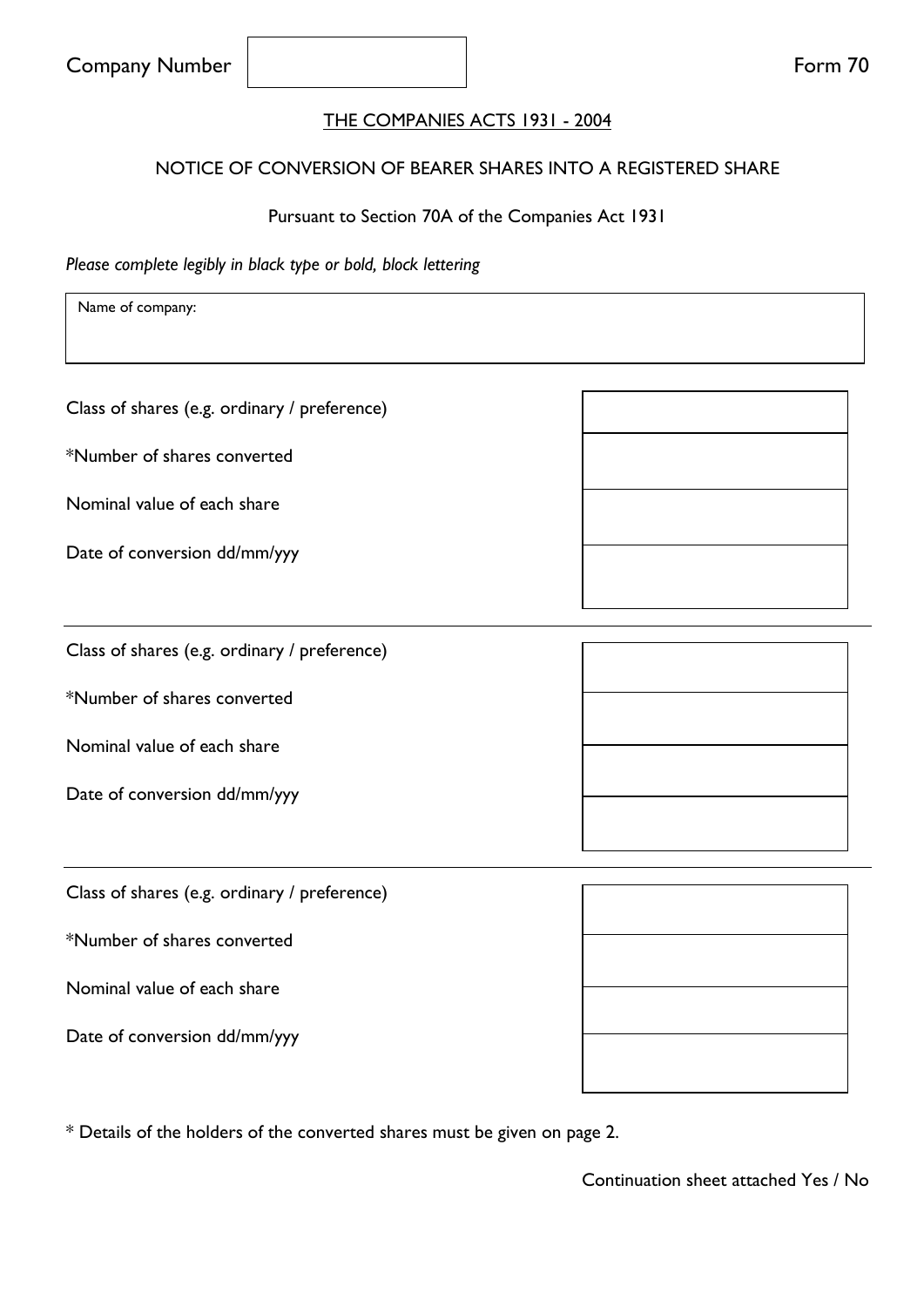| <b>Company Number</b> |
|-----------------------|
|-----------------------|

# Form 70

| Surname                                              | Forename(s)                                                  | Address    |  | Number of shares converted |          |       |
|------------------------------------------------------|--------------------------------------------------------------|------------|--|----------------------------|----------|-------|
|                                                      |                                                              |            |  | Preference                 | Ordinary | Other |
|                                                      |                                                              |            |  |                            |          |       |
|                                                      |                                                              |            |  |                            |          |       |
|                                                      |                                                              |            |  |                            |          |       |
|                                                      |                                                              |            |  |                            |          |       |
|                                                      |                                                              |            |  |                            |          |       |
|                                                      |                                                              |            |  |                            |          |       |
|                                                      |                                                              |            |  |                            |          |       |
|                                                      |                                                              |            |  |                            |          |       |
|                                                      |                                                              |            |  |                            |          |       |
|                                                      |                                                              |            |  |                            |          |       |
|                                                      |                                                              |            |  |                            |          |       |
|                                                      |                                                              |            |  |                            |          |       |
|                                                      |                                                              |            |  |                            |          |       |
| Signed:                                              |                                                              | Full Name: |  | Date:                      |          |       |
|                                                      |                                                              |            |  |                            |          |       |
| Please state whether director, secretary or manager: |                                                              |            |  |                            |          |       |
|                                                      | Continuation sheet attached yes / No * delete as appropriate |            |  |                            |          |       |